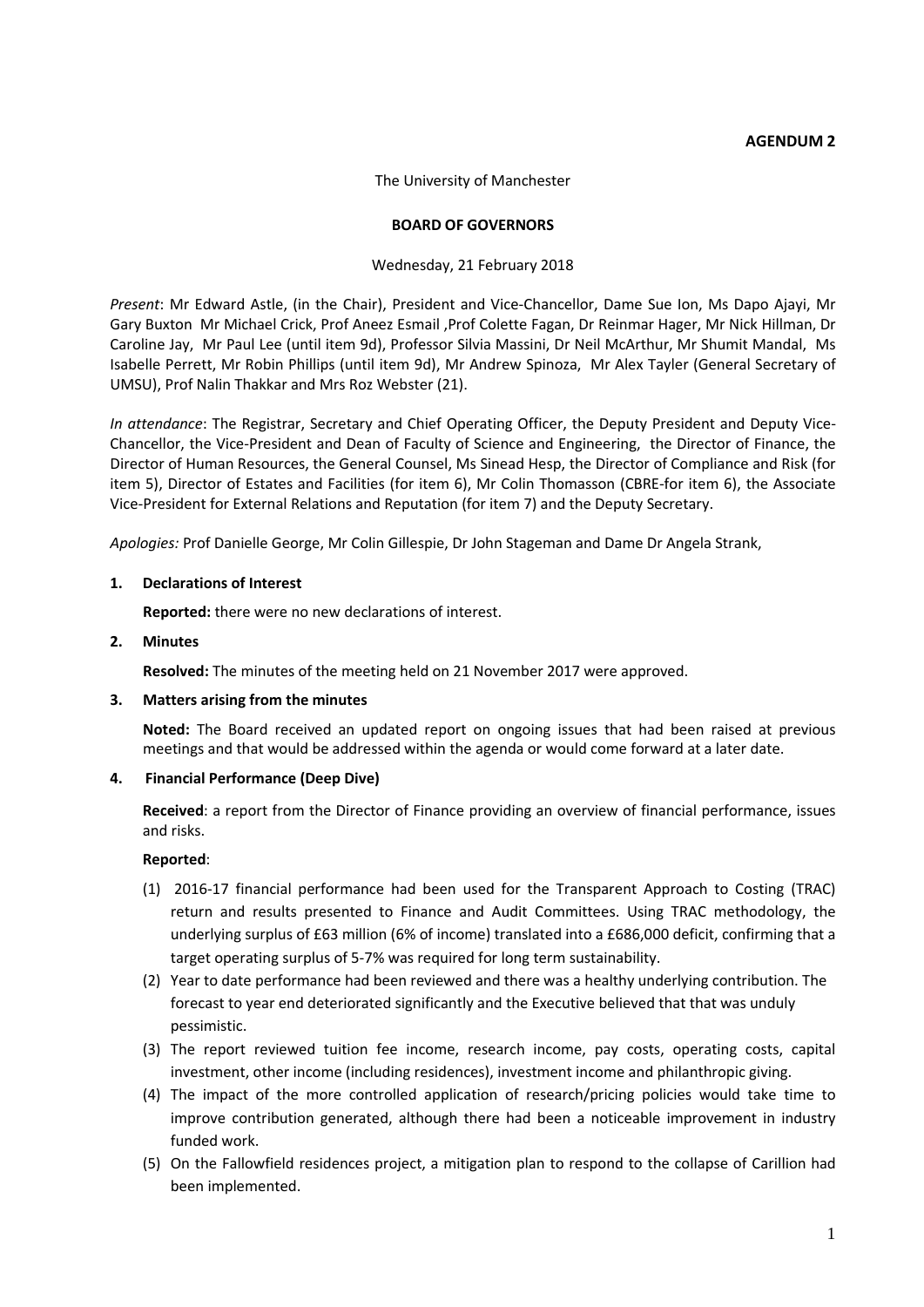(6) The report also reviewed financial risks associated with pensions, student fees (and the recently announced review of student financing), IT modernisation, distance learning and research recovery.

# **Noted**:

- (1) Whilst cost of undergraduate programmes varied, average cost was very close to the £9,250 fee.
- (2) TRAC methodology included attribution of overheads and ancillary costs.
- (3) A report to be published shortly by the Higher Education Policy Institute (HEPI) was sceptical about the efficacy of differential fees (a potential outcome of the student financing review).
- (4) Modelling of future scenarios may need to consider a possible future decoupling of fee charged from loan available to students.
- (5) To ensure sustainability and create the required headroom for investment, it was essential to deliver the commitments in the five-year plan; in this context Research Recovery was beginning to improve and Distance Learning targets were challenging but achievable.
- (6) Discussions about a more strategic approach to student residence provision were ongoing, involving both Manchester City Council and Manchester Metropolitan University; there was the possibility of a risk of over-supply, especially at the more expensive end of the market.
- (7) For major projects of significant value, engagement with contractors needed to meet the obligations of OJEU requirements.

### **5. President and Vice-Chancellor's report**

## (i) **The Report of the President and Vice-Chancellor to the Board of Governors**

**Received:** the report of the President and Vice-Chancellor, which included the draft Stocktake Report and the draft Accountability and Planning Conference agenda.

### **Reported:**

- (1) In the context of the recently announced review of student financing, the importance of ensuring that sufficient attention was also given to funding of research.
- (2) UCU would begin a scheduled fourteen days of phased industrial action on 22 February 2018 in the dispute over the future of the Universities Superannuation Scheme (USS).
- (3) Continued negative press coverage of the sector, including recent articles about the composition of Remuneration Committees, which failed to point out that Vice-Chancellors (whether or not they were Remuneration Committee members) did not attend meetings which considered their own remuneration.
- (4) Recent meetings with the new Ministers, Damian Hinds and Sam Gyimah.
- (5) Positive outcomes from the UKVI Tier 2 and Tier 5 audit (staff related); the Tier 4 (student related) audit outcome was awaited, but indications from initial feedback were that the outcome could also be positive.
- (6) The President and Vice-Chancellor had been part of the Prime Minister's Delegation to China and was the only Vice-Chancellor appointed to be a member of UK-China CEO Forum
- (7) A brief update on recovery after the Paterson Building fire.

# **Noted:**

- (1) The Office for Students would play a very different role from HEFCE; its remit did not include HEFCE's current role of being an effective broker between Government and the sector.
- (2) The pre-Board briefing had included an extremely valuable session with students; a number of issues had been raised (including for example catering and laundry facilities) and these would be discussed further at the informal supper after the Board meeting, with a view to further consideration of key issues at forthcoming meetings.
- (3) In relation to the draft Stocktake report, measurement of KPI 6 (Student Experience) was affected by UMSU's NSS boycott but there was still sufficient information from elements of the NSS (including qualitative comments) and other feedback mechanisms to enable evaluation. There was potential to review and revise measures used to evaluate KPI 6.

### **Action: Director of Planning**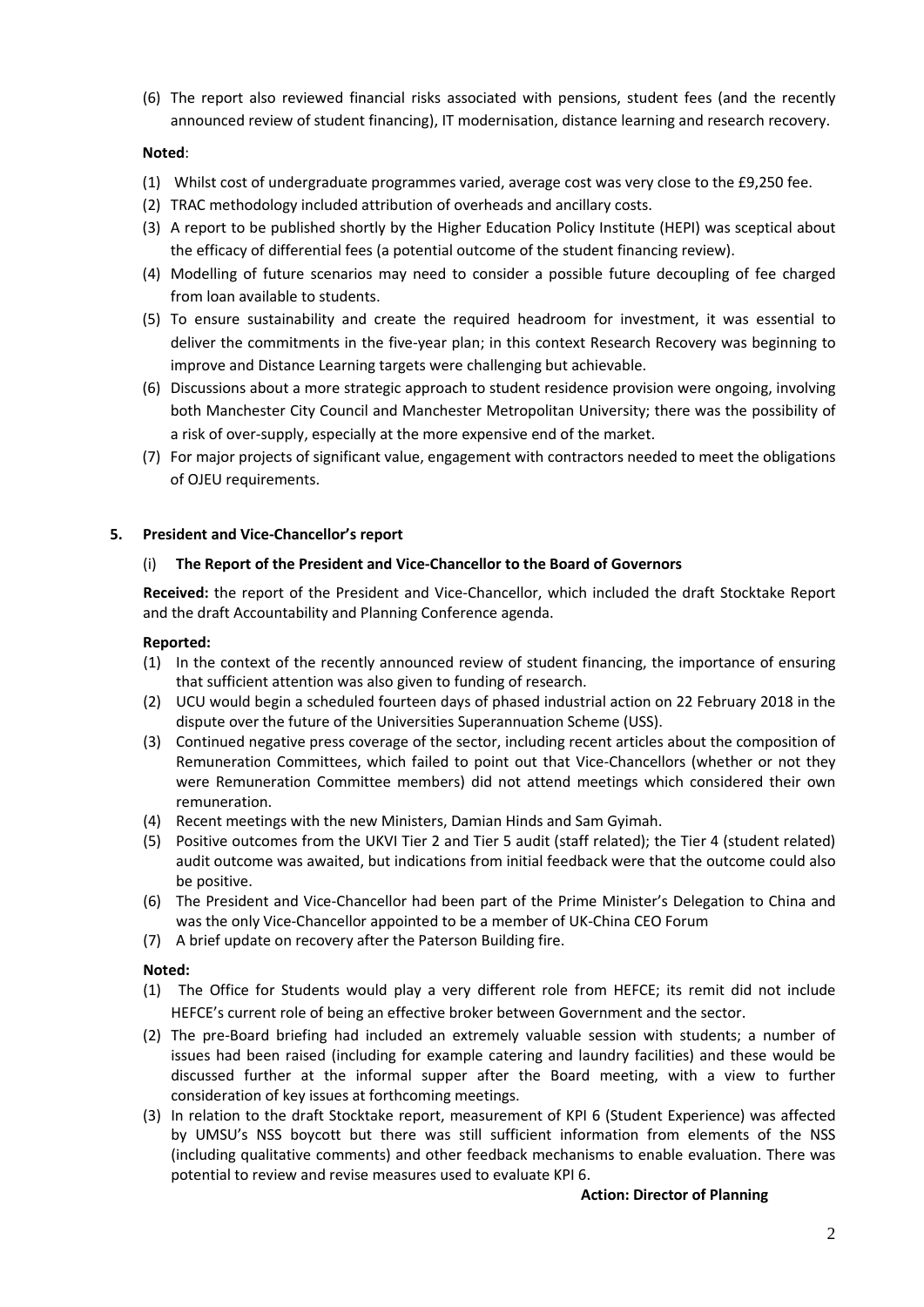- (4) In relation to KPI3 (Quality) the importance, through explanation and persuasion, of reducing the number of low quality and low impact research papers.
- (5) Reference to the outcomes of the staff survey was prefaced by the caveat that the survey was undertaken prior to the announcement of staff reductions in some areas of the University.
- (6) There were no substantive comments on the draft Stocktake Report or the draft Accountability and Planning Conference agenda and these would be circulated in due course with other materials for the Conference.
- (7) In the appendix and brief report from the Director of Compliance and Risk, the update on the Prevent Annual Report and notification of a referral under the "Channel" programme.

# **6. North Campus**

**Received:** a report summarising the work to date on formulating a Vision for the North Campus development, and setting out proposed principles, objectives and next steps. The report was accompanied by a presentation from Colin Thomasson, Executive Director, CBRE.

# **Reported:**

- (1) Determination of the Vision was essential in order to anchor and inform future decisions about the future of the site.
- (2) The concept for the site was the creation of a world class, collaborative, multi-sector, applied innovation district, within agreed University subject specialisms.
- (3) The report proposed a delivery option which mitigated risk, had a proportionate share of control with partners, delivered the Vision and provided financial return at appropriate risk to the University.
- (4) The proposed Principles underpinning the Vision Statement were;
	- A place for University led, multi sector applied innovation and collaboration;
	- An international destination;
	- Accelerating Manchester's International Growth;
	- Contributing to Regional and UK economic growth;
	- Sustainable financial return for the University at an appropriate risk.
- (5) The proposed Objectives of the Vision were:
	- The University acting as a magnet, attracting major partnerships within the subject specialisms and enhancing the University's global reputation;
	- Embedding a culture of innovation;
	- Delivering a globally recognised sustainable environment;
	- Recognition of heritage;
	- Providing connectivity and permeability (e.g. links to main campus, the City, wider region, nationally);
	- Taking a long-term view, with freehold held in perpetuity by the University to deliver a lasting legacy.

- (1) Although there was some tension between realising the full commercial value of the site and enabling innovation, there was overlap between these concepts which were not mutually exclusive.
- (2) It was rare for development opportunities of this type to either be sold off completely or developed directly; development with a partner or partners was the most common outcome, with the scope of the partnership and the number of partners being the key variables.
- (3) Retention of freehold interest and provision of a long lease would generate a long-term revenue stream for the institution.
- (4) Whilst reservations about committing to a course of action at this stage were expressed, inaction was not a viable option.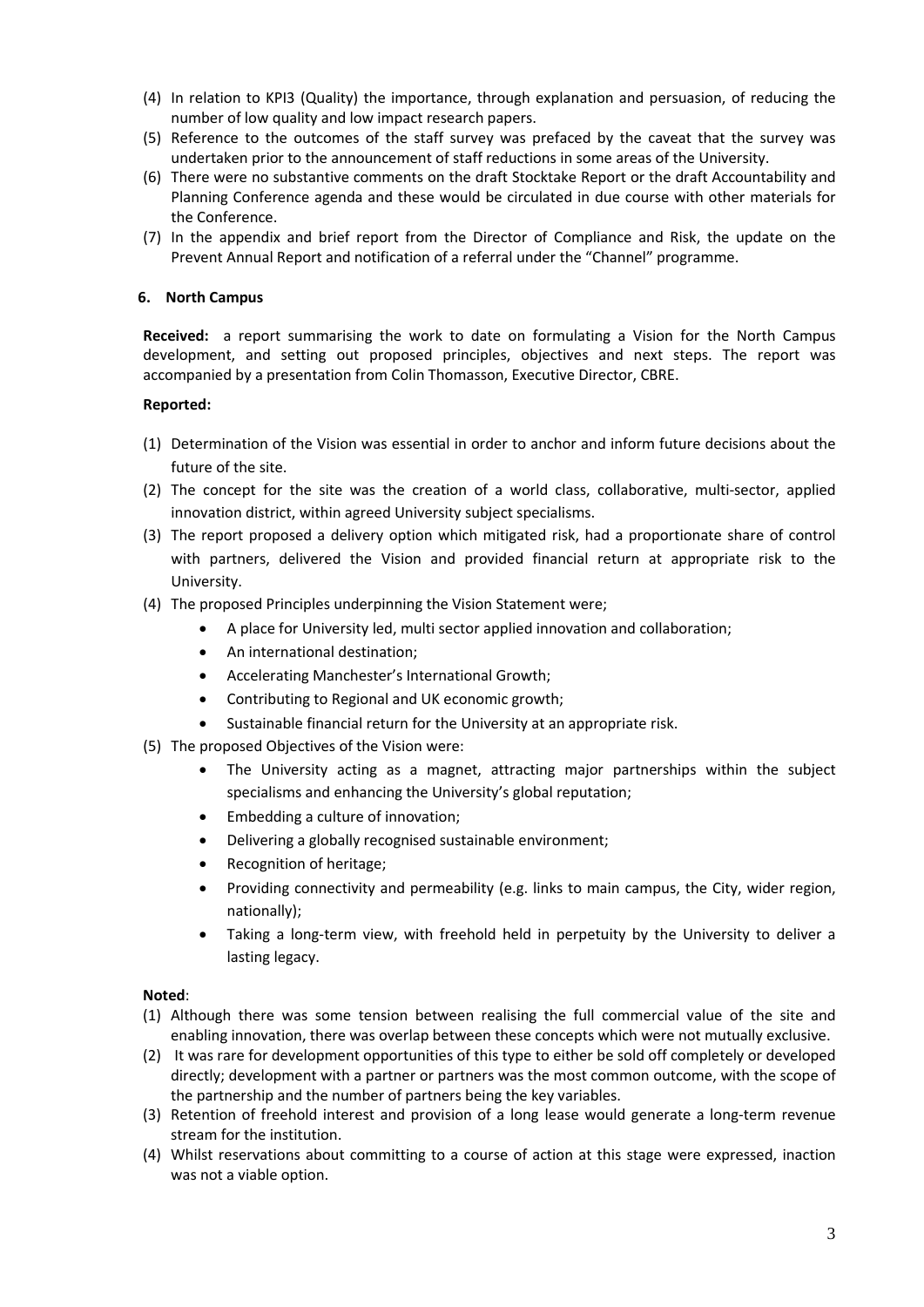- (5) There was considerable reported market interest in investment in a facility of this type outside the "Golden Triangle" (London, Cambridge, Oxford).
- (6) There was room for further refinement of the sector specialisms outlined in the report (Advanced Materials, Biotechnology, Applied Health Innovation and Digital) although it was noted that narrowing the range of specialisms further might reduce the scope of opportunity.
- (7) The comment that enhancing the overall student experience, for instance through graduate employment opportunities, should be added to the list of Principles.

# **Resolved:**

- (1) Noting the comments outlined above, that the Principles and Objectives be adopted as the basis for the Vision Statement and a further report to be brought to the Board in July 2018.
- (2) That further steps be taken to develop the July 2018 Board paper including sector specialism analysis, analysis of financial scenarios and potential financial returns, further work on optimal procurement and delivery mechanisms and a recommended set of options to mitigate holding costs (ie to utilise and generate value from the site before development began).
- (3) That progress reports be given to Board meetings before July 2018.

### **Action: Director of Estates and CBRE**

## **7. External Stakeholder Survey**

**Received:** a report from the Associate Vice-President for External Relations and Reputation, setting out the results of the seventh biennial External Stakeholder Survey, conducted in the summer of 2017. The research was conducted by the Knowledge Partnership (KTP), an educational research consultancy on behalf of the University and it captured perceptions of the University and its performance amongst a group of sixty-seven senior engaged stakeholders.

- (1) The report summarised key messages including areas of reputational strength and areas where there was scope for improvement.
- (2) Areas of strength included:
	- research quality (with research beacons creating focus and a sense of ambition); in this context, whilst recognition of research success was still dominated by Graphene, there was increasing recognition of the University's strengths in cancer and energy research;
	- perception of an improving and vibrant campus;
	- recognition of the University's high quality social engagement in the region;
	- a strong leadership team with an engaging and well-known President and Vice-Chancellor;
	- overall recognition of a very impressive University, one of the strongest in the UK with global strengths.
- (3) Areas of improvement included:
	- Lack of a single clear ambition to replace the Manchester 2020 goals and top 25 narrative
	- Relatively low profile of Arts and Humanities
	- Reputation rested on a relatively small number of key individuals
	- Disappointing perception of teaching quality, for a university of global status and ambition
	- Scope to improve both business engagement and international profile.
- (4) The survey captured perception and as such helped to craft and prioritise the University's approach to communications (there was recognition that changing perception took place over time and was not an immediate process).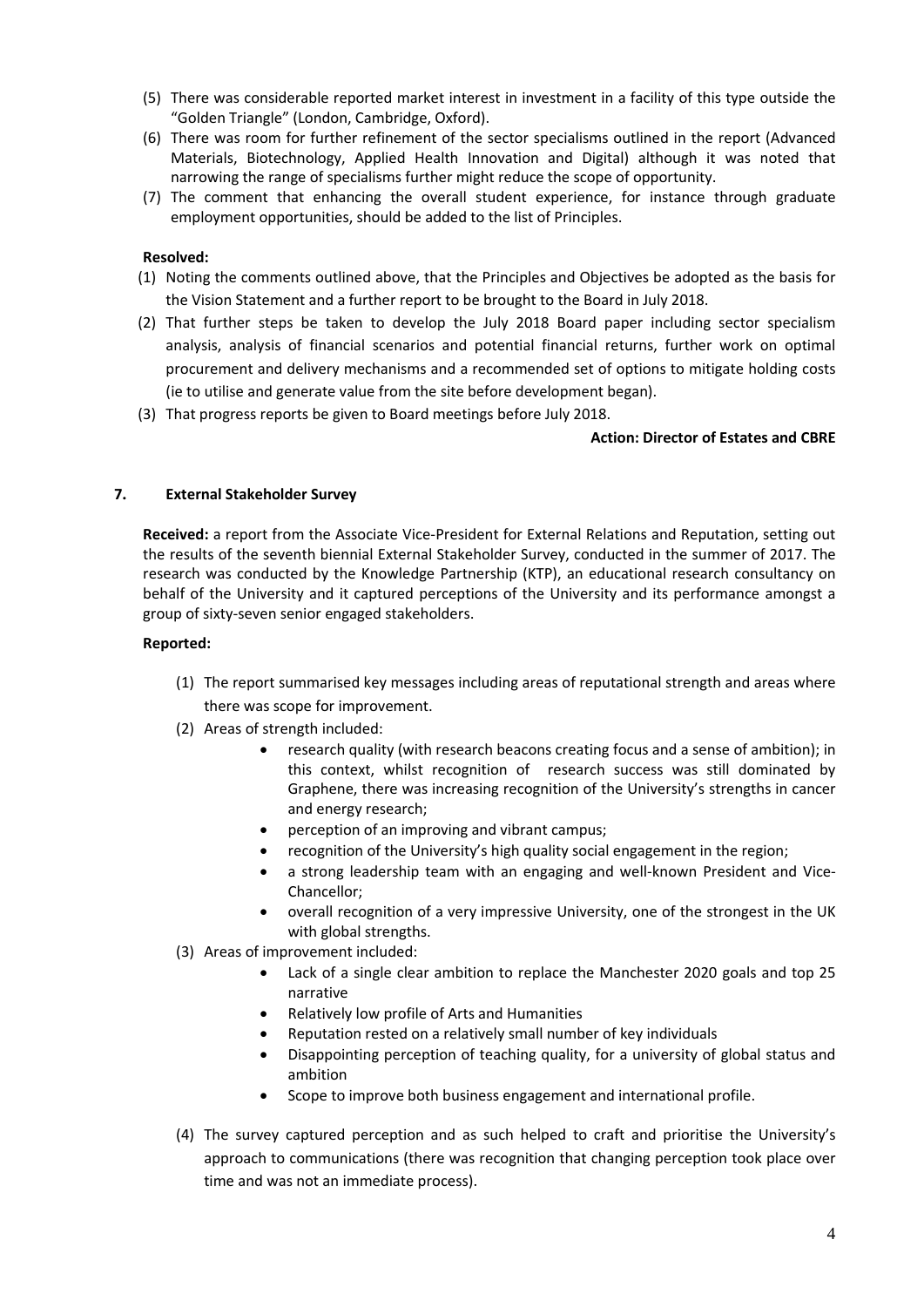(5) An External Relations Strategy Group had developed an Action Plan in response to issues emerging from the survey and this was appended to the report.

## **Noted:**

- (1) In relation to business engagement, the University's performance (consistently in the top five nationally) did not mirror perception so there was clearly work to be done to convey this message. An example of the University's activity in this area was the successful launch of the Scale-Up Forum designed to address the challenges faced in scaling up businesses and addressing barriers to growth.
- (2) In relation to perception of teaching quality, there was recognition of the difficulty, for large scale multidisciplinary universities like Manchester, in carving out a distinctive niche.
- (3) Previous surveys had highlighted perceived concerns about performance in Medicine and the Business School and these no longer featured in the survey.
- (4) Initiatives like Stellify were relatively new and it would take time for their reputation to become established in the minds of external stakeholders.
- (5) Other comparative qualitative surveys (of prospective students and parents) indicated a very positive perception of the University.
- (6) The potential for issues raised in the Stakeholders Survey to become self-perpetuating as stakeholders fed back the outcomes of earlier surveys.

(Given the need for some lay members to leave the meeting early and to ensure that the meeting was quorate for items requiring a decision by the Board, it was **resolved** to amend the order of business.)

## **8. Chair's report**

**Received:** a report from the Chair of the Board covering recommendations from Nominations

Committee, appointment of a Deputy Chair (with effect from 1 September 2018), appointments to

Committee Chair positions, and an update on Board recruitment.

**Noted:** 

- (1) The brief for the consultants appointed to assist with Board and co-opted Audit Committee member recruitment strongly emphasised the importance of diversity (in relation to gender, ethnicity, background, experience etc).
- (2) The timeline for the appointment process provided Nominations Committee with the opportunity to review the longlist of candidates at is scheduled meeting on 11 April 2018.
- (3) Two Board members (to replace Dame Sue Ion and Dame Dr Angela Strank) were being sought.
- (4) It was important to ensure that members appointed, particularly those from outside the region, were fully informed of time commitments.
- (5) The Nominations Committee had considered a paper on optimal Board composition which would be brought to a future Board meeting.

### **Action: Deputy Secretary**

# **Resolved:**

(1) That the following members be reappointed to the Board, each for a further term of three years

from 1 September 2018:

Mrs Dapo Ajayi Mr Gary Buxton Mr Michael Crick Mr Andrew Spinoza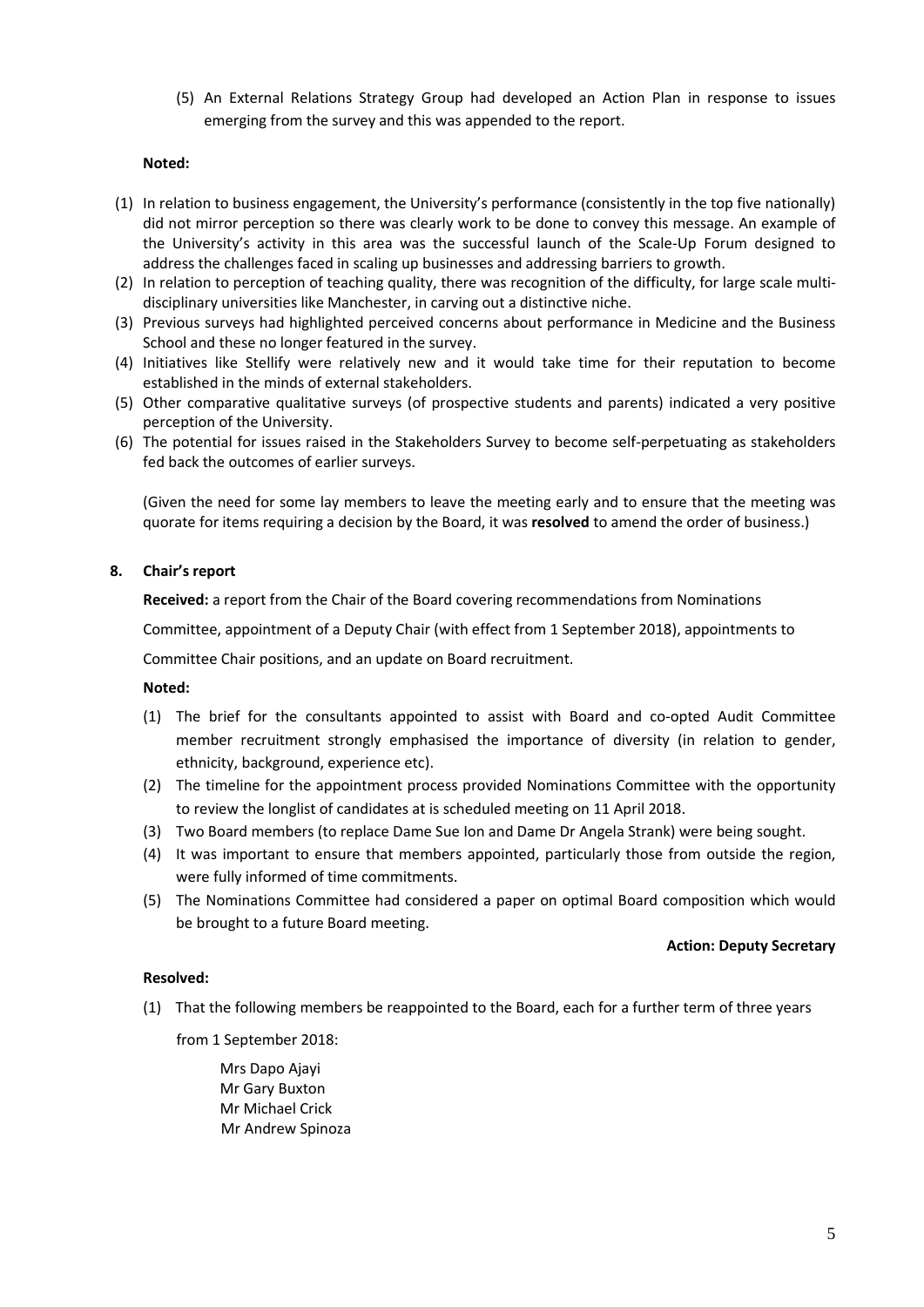(2) That the following be reappointed to the General Assembly in Category 3 (Current and lay former members of the Board of Governors who are not otherwise members of the General Assembly), each for a fifth and final term of one year from 1 September 2018:

> Professor Sir Robert Boyd Mrs Jan Hennessey Mr John McGuire Ms Brenda Smith Mr Roy Walters

(3) That the following be reappointed to the General Assembly in Category 9 (lay members appointed by the Board of Governors), one for a fifth and final term of one year (as indicated below) and six for a further term of three years, from 1 September 2018 (noting that Mr Philip Robson had declined the offer of reappointment):

> Mr Anthony McDermott Mr Roger Milburn Mr John Schultz Mr Michael Taylor Mrs Janet Valentine Mr Peter Wainwright (1 year appointment) Dr Janet Webster

(4) That, at its next meeting, the General Assembly be asked to confirm that the following be reappointed to the General Assembly in Category 10 (lay members co-opted by the General Assembly), three for a fifth and final term of one year from 1 September 2018 (as indicated below) and four for a further term of three years, from 1 September 2018 (noting that Dr Josie Beeley had declined the offer of reappointment):

> Mr Kabir Ahmed (1 year appointment) Canon Michael Evans (1 year appointment) Dr Kai Hung Lee (1 year appointment) Mrs Susan Lipton Mr Ian Munro Canon Maurice Smith Mr Asrar ul-Haq

- (5) That exceptionally and in the interests of Board continuity, during a period of change in Board membership and Committee chairs, Dr John Stageman's appointment be extended by one year (ie until 31 August 2020, ten years in total)
- (6) That Dr John Stageman be appointed as Deputy Chair with effect from 1 September 2018, until 31 August 2020 when his membership of the Board would cease.
- (7) That the following be confirmed as Chairs of Board committees:
	- Paul Lee (Staffing Committee, with effect from the next meeting on 18 April 2018);
	- Gary Buxton (Remuneration Committee, with effect from the next meeting on 18 April 2018);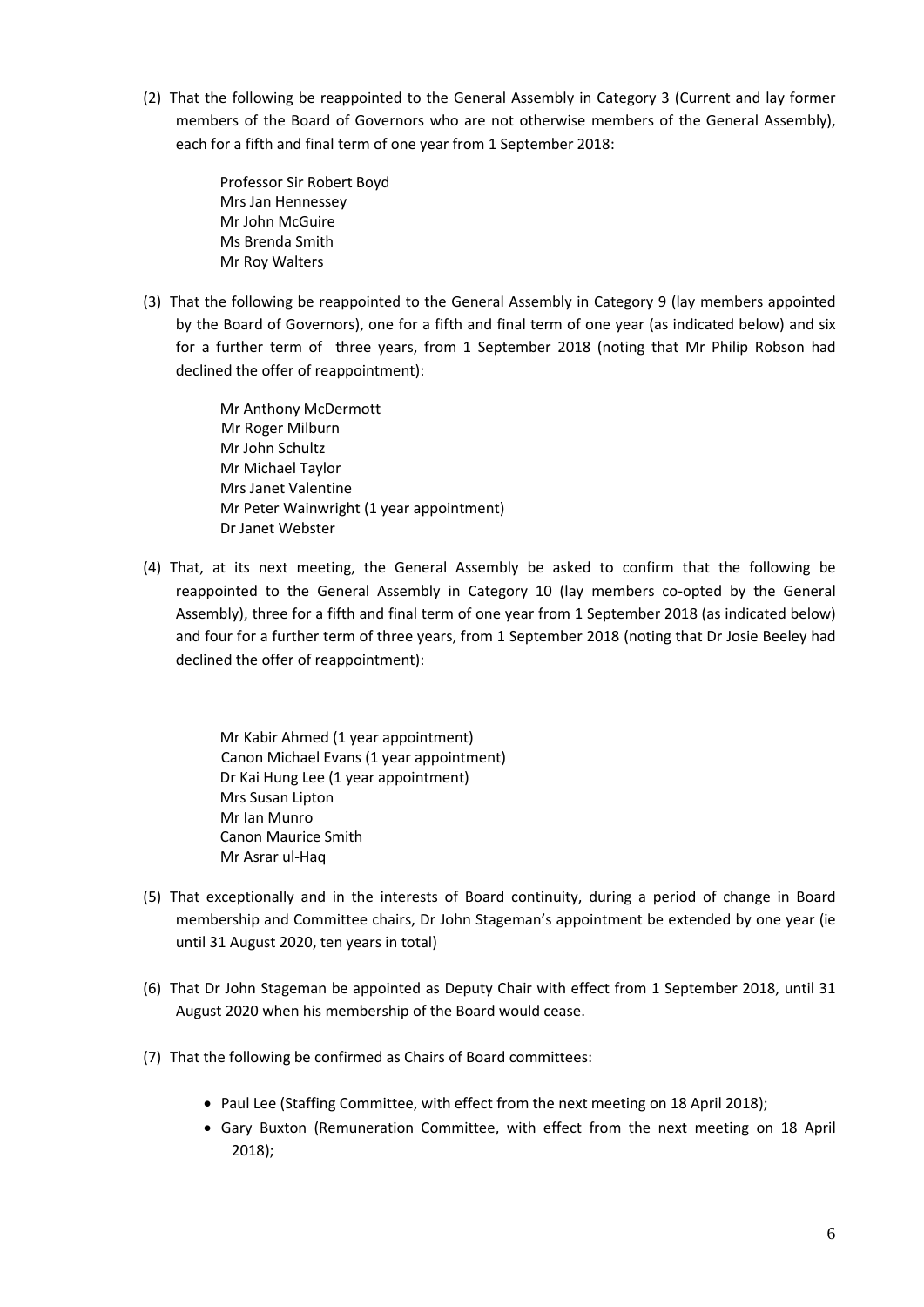• Colin Gillespie (Audit Committee, with effect from 1 September 2018 ,noting that this appointment would require Mr Gillespie to move from Finance Committee at the end of the current academic year).

### **Action: Deputy Secretary**

# **9. Secretary's report**

## **a) Remuneration Committee-change in composition and required amendment to Ordinance**

**Received:** following discussion at the previous meeting, a report proposing an amendment to Ordinance VIII 1 ( c), concerning the composition of Remuneration Committee (the report proposed that the President and Vice-Chancellor should no longer be a member of Remuneration Committee and that the Committee be chaired by a lay member other than the Chair of the Board).

## **Noted:**

- (1) Although the amendment recommended that the President and Vice-Chancellor was no longer a member of the Committee, it also proposed that attendance by that post holder was permitted at the invitation of the Chair of the Committee, provided that he or she was not present for any matters relating to them personally.
- (2) The view of a small minority of members that attendance of any kind by the President and Vice-Chancellor presented difficulties and ran the risk of being poorly perceived given the current public spotlight on this area- complete detachment from the Committee was therefore preferable.
- (3) The alternative view that a significant element of Remuneration Committee meetings related to remuneration of the senior leadership team and the President and Vice-Chancellor's presence and ability to contribute was therefore extremely important.
- (4) At Remuneration Committee meetings, the President and Vice-Chancellor had always been absent from discussion about her own remuneration.
- (5) Appropriate and clear separation of business could ensure that the President and Vice-Chancellor was present and able to contribute to discussion about remuneration of senior colleague and absent from any matters of personal interest. This would enable the Remuneration Committee to hold a discrete meeting to consider the remuneration of the President and Vice-Chancellor, to which the President and Vice-Chancellor would not be invited.
- (6) Whilst the importance of a diversity of views on the Committee was recognised, the CUC draft Remuneration Guidance recognised the importance of expertise in the area of senior staff remuneration.
- (7) It was intended that in future, the Board would be asked to approve a remuneration framework which would set the parameters for the work of the Committee

### **Resolved:**

(1) That Ordinance VIII 1. ( c) be amended as follows

"Pursuant to the provisions of Statute VI. 7(d), the Board shall appoint and constitute…….

…( c) a Remuneration Committee, chaired by a lay member of the Board other than the Chair of the Board, and with a wholly lay membership drawn from the membership of the Board (with provision for co-opted lay members from outside the Board). Whilst not a member, the President and Vice-Chancellor may attend meetings of the Committee at the invitation of the Chair of the Committee, provided that he or she is not present for any matters relating to him or herself. "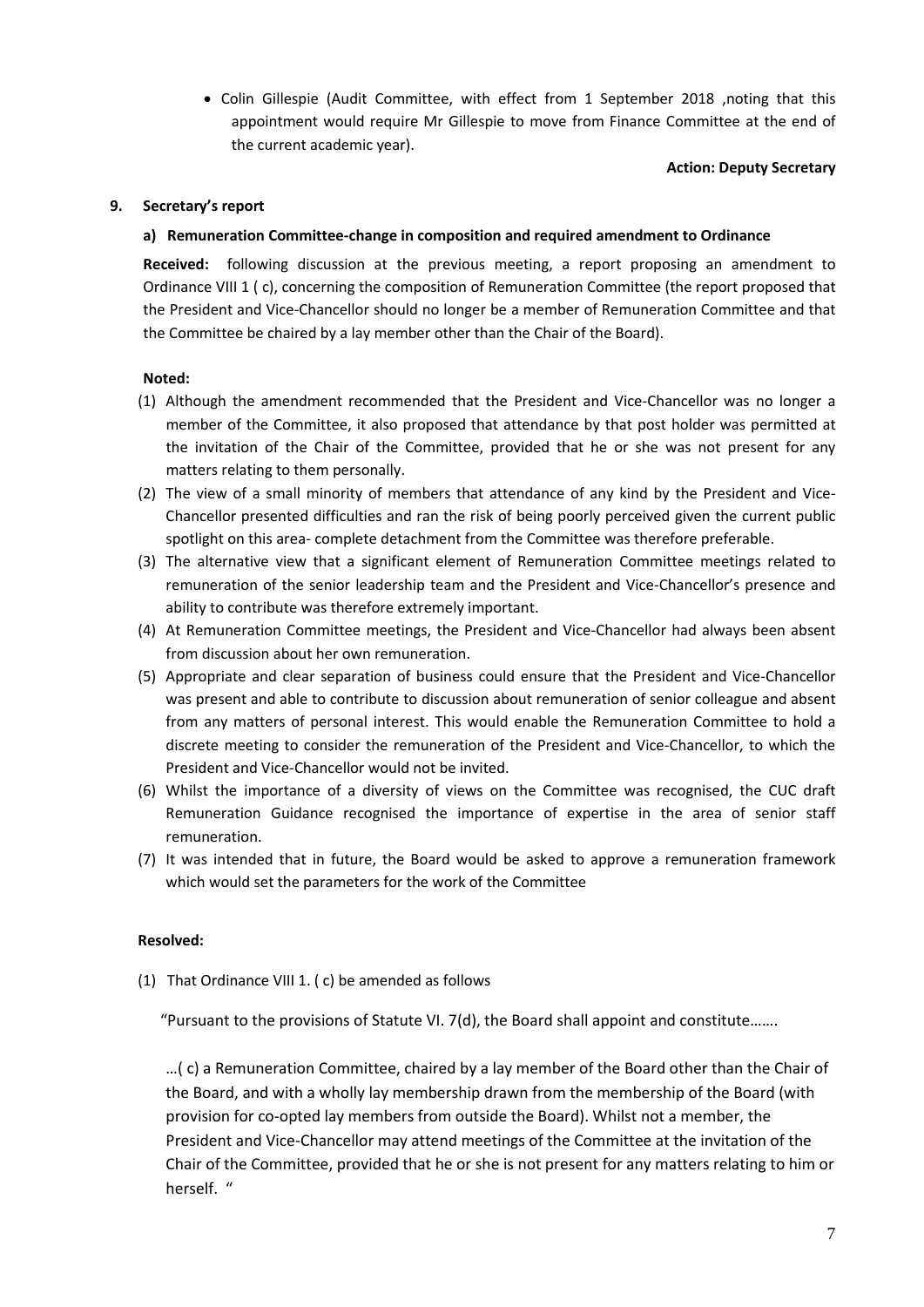(2) That the following sentence be added to clause 1 of the Terms of Reference of the Committee: "The President and Vice-Chancellor and other senior officers in attendance are absent from discussions about their own remuneration."

## **Action: Deputy Secretary**

### **b) Revisions to Statutes and Ordinances**

**Received:** a report setting out the outcomes of further work on the review of Statutes and Ordinances in light of the recommendations of the Lauwerys review of governance effectiveness.

## **Reported:**

- (1) The guiding principle in the approach had been to amend Statutes and Ordinances to reflect changes recommended in the review and approved by the Board.
- (2) The opportunity had also been taken to make relatively minor amendments to account for organisational and legislative change.
- (3) The report also noted the potential for further review of the Statutes relating to staffing matters (Statutes XII and XIII) and further reform that may be required depending on the outcome of the review of General Assembly.
- (4) The principal changes proposed related to the size and composition of the Board, within the context of an increase in student membership (from one member to two members).
- (5) A reduction of two lay members (from fourteen to twelve), two Senate members (from seven to five) and one other staff member (from two to one) was proposed in the report (the proposed reduction in lay membership went beyond the recommendation in the Lauwerys Report). These changes would result in an overall Board size of 21.
- (6) At its meeting on 14 February 2018, Senate had supported an alternative motion, that in the changes to Board size, Senate membership should remain in approximately the same proportion as at present to preserve the independent voice of those elected. This would mean a reduction of both lay and Senate members by one (rather than two in each of these categories) and an overall Board size of 23.
- (7) Other proposed amendments included changes to the composition of Nominations Committee, with the Chair of the Board becoming Chair of the Committee, retention of some General Assembly membership (not proposed in the Lauwerys recommendations), with the President and Vice-Chancellor being able to attend meetings at the invitation of the Chair.
- (8) Related work had been carried out on Ordinances and this work would continue with recommendations for amendment to be brought to the July 2018 meeting.

- (1) The view of a small minority of members that it was inappropriate for the President and Vice-Chancellor to attend Nominations Committee in any capacity, given that Committee's role in recommending the appointment of lay members to the Board and the role of the Board in reviewing and scrutinising the performance of the President and Vice-Chancellor.
- (2) CUC guidance recommended that the President and Vice-Chancellor be appointed to membership of Nominations Committee.
- (3) Whilst methods other than attendance of meetings could be sought in order to obtain the input of the President and Vice-Chancellor, this ran the risk of not appearing transparent.
- (4) Attendance by the President and Vice-Chancellor at the invitation of the Chair allowed for flexibility and represented a reasonable approach.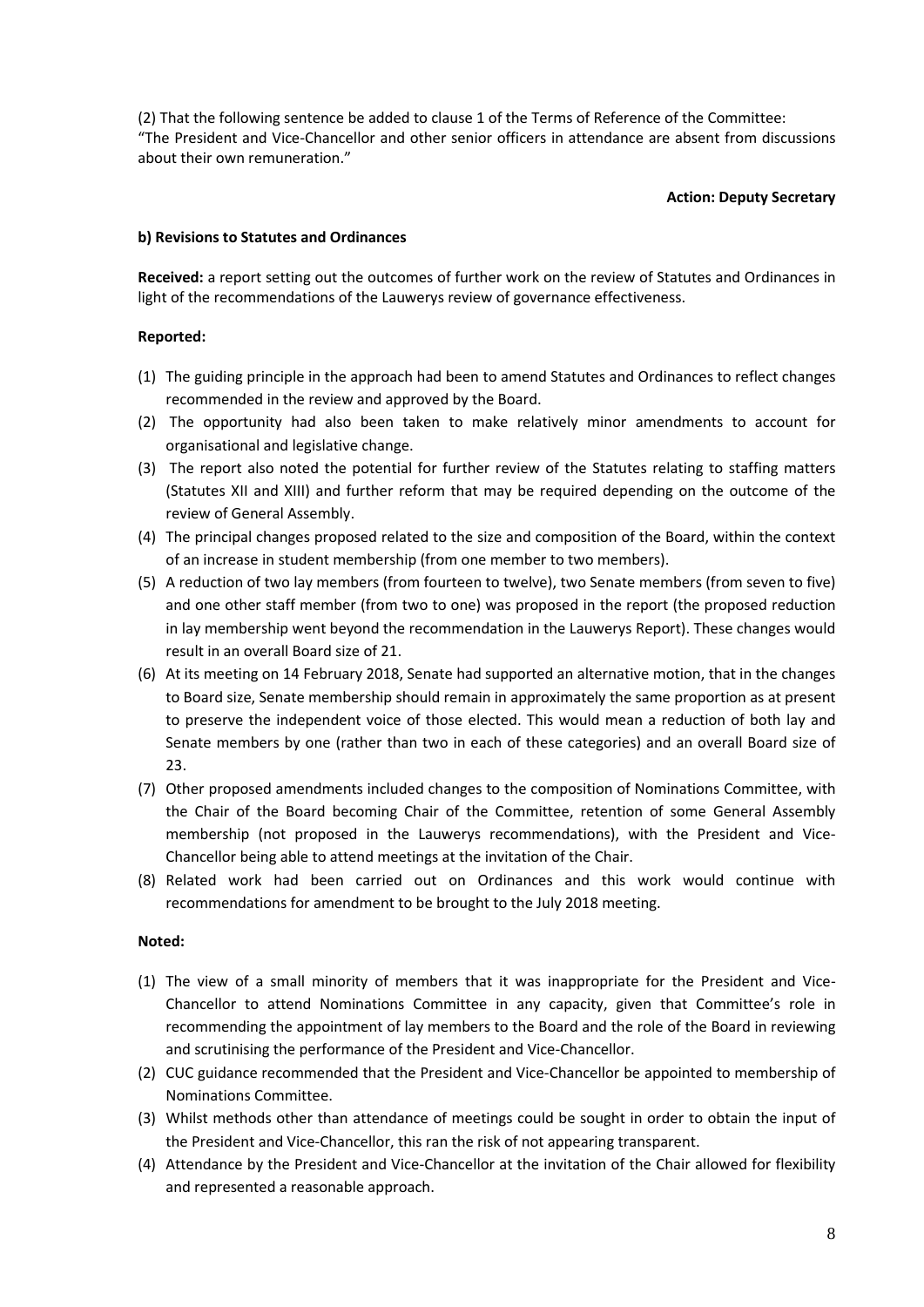# **Resolved:**

- (1) That the approach outlined in the report be endorsed to enable further liaison with the Privy Council, before the process of formal Board approval (which also required engagement with Senate and the General Assembly) was initiated.
- (2) That in relation to Board size and composition the following be adopted as an amendment to the report and the Lauwerys Report , as this was a close representation of the Senate recommendation ;
	- President and Vice-Chancellor (*ex-officio)*
	- Two officers of the Students' Union *(ex-officio)*
	- Thirteen lay members (including Chair as *ex-officio)*
	- Six members of Senate
	- One member of staff other than academic or research staff

# **Action: Deputy Secretary**

# **c) Conflicts of Interest Policy**

# **Received:**

- (1) A report setting out the background, context and rationale to the development of a policy and procedure on Board Conflicts of Interest.
- (2) A draft Policy and Procedure on Board Conflicts of Interest.

# **Reported:**

- (1) The background report codified and reinforced the Board's approach and practice in this area, and included external reference points (e.g the CUC HE Governance Code and Charity Commission guidance on Conflicts of Interest) and practice elsewhere in the HE sector.
- (2) Building on the background paper, the proposed Policy defined Conflicts of Interest and Conflicts of Loyalty and the Procedure set out how matters would be dealt with in practice.

- (1) The Procedure stated that in the event that, following declaration of a conflict of interest or loyalty, the Chair and the member with the declared conflict were unable to achieve mutual resolution, the Chair determined how the conflict should be handled, and could take advice from other Board members as appropriate.
- (2) The view of a small minority of members that in such cases, the Board should determine how the conflict should be handled.
- (3) The alternative view that it was reasonable and within accepted corporate governance practice for the Chair to rule on such matters and the discretion within the Procedure enabled the Chair to take advice and soundings from the Board as appropriate.
- (4) Once a conflict was declared, the Procedure provided, normally, for one of two options, i.e. having registered and fully declared the interest, the Board member either remained present and took full part in consideration of the item in question or withdrew from the meeting before discussion of the item in question. In exceptional circumstances, the Chair may decide to allow the conflicted member to speak before withdrawing from the meeting.
- (5) In light of the above, it was likely that, should there be a repeat of the circumstances which had led to the withdrawal of a conflicted member at the meeting of the Board on 4 October 2017, that member would have been given the opportunity to speak before withdrawing from the meeting.
- (6) General support for the approach outlined in the background paper and the Policy and Procedure, which was consistent with corporate practice.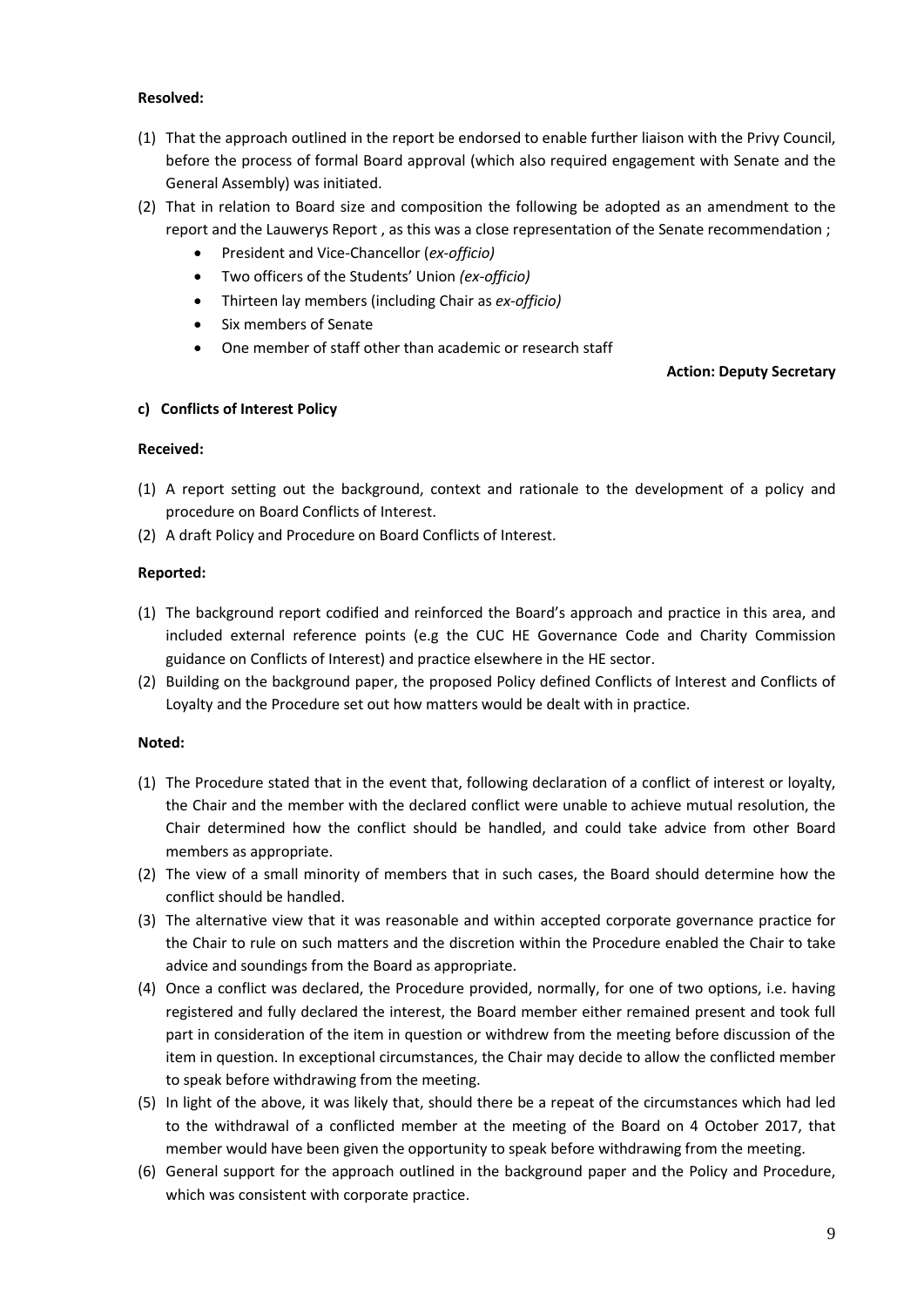(7) The text of paragraph 12, relating to the Procedure, be reviewed to ensure it was explicit that it applied to both conflicts of interest and of loyalty.

**Resolved:** that**,** following a vote in which eighteen members indicated their support for the Policy and Procedure, and two indicated their opposition, the Policy and Procedure be adopted.

### **Action: Deputy Secretary**

### **d) Naming of Building-Lee Kai Hung Building**

**Received:** a report proposing that 178 Waterloo Place be renamed the Lee Kai Hung Building

## **Noted:**

- (1) The proposed building name had already been announced in the regional press and on the University website in error and was thus already in the public domain.
- (2) For building projects, proposed building names were often known early in the project lifecycle and should therefore be brought forward for ratification at an earlier stage.
- (3) Whilst current policy required Board approval for naming of buildings there was scope to revisit this.

## **Resolved:**

- (1) That 178 Waterloo Place be renamed the Lee Kai Hung Building and the circumstances surrounding the premature announcement of this be investigated.
- (2) That a revised approach to the process of approval and ratification of building names be considered and brought back to the Board.

### **Action: Deputy Secretary**

(Mr Paul Lee and Mr Robin Phillips left the meeting at this juncture and the meeting was therefore inquorate from this point; the meeting proceeded as there were no further items requiring a Board decision)

### **e) Exercise of Delegations**

**Received:** a report on exercise of delegations.

### **Reported:**

(1) Acting on behalf of Senate and the Board of Governors, and on the recommendation of the relevant Head of School and Dean of the Faculty, the President and Vice-Chancellor had awarded the title of emeritus/emerita professor to:

Professor Rachel Calam, School of Health Sciences, with effect from 1 January 2018 Professor Gary Davies, Alliance Manchester Business School, with effect from 1 February 2018

- (2) Acting on behalf of the Board of Governors, and on the recommendation of the Vice President and Dean of the Faculty of Humanities, the President and Vice-Chancellor had approved the appointment of Professor Brian Heaphy as Head of School of Social Sciences for the period 1 August 2018 to 31 July 2023.
- (3) Pursuant to General Regulation VII.4, the Common Seal of the University had been affixed to instruments recorded in entries 1916 to 1949.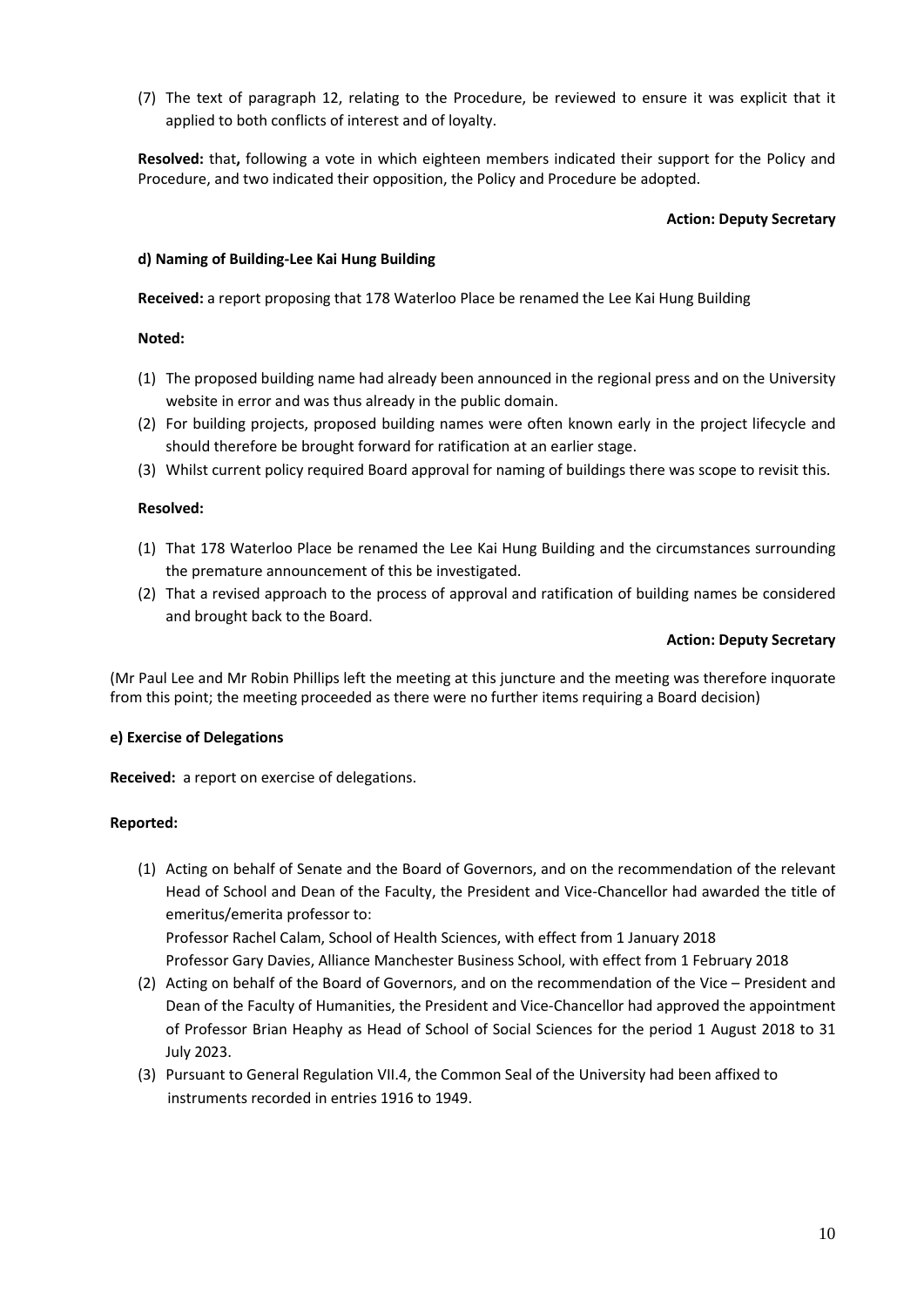# **10. Update from Vice-President and Dean of the Faculty of Science and Engineering**

**Received:** an oral report from Professor Martin Schroder, Vice-President and Dean of the Faculty of Science and Engineering.

## **Reported:**

- (1) The Faculty of Science and Engineering had enjoyed a successful year, making a £100 million contribution and performing well in generation of research income. The Manchester Engineering Campus Development (MECD) project continued and the Faculty was involved in a range of high profile and prestigious collaborative activity including the Henry Royce Institute, the International Centre for Advanced Materials, the Rosalind Franklin Institute, and the Thomas Ashton Institute.
- (2) Over the past fifteen months, a review of the Faculty had taken place. The Vice President and Dean of Faculty of the Humanities had led a review which reported in June 2017 and, within this, proposed a three or four School structure (the Faculty currently had nine schools).
- (3) Extensive consultation had taken place since the review and this had resulted in a refined proposal for a two school structure (focusing on Engineering and Natural Sciences respectively); the revised structure would enable the protection of the identity of disciplines (in a sub-school Departmental structure), which was one of the principal issues to emerge during consultation. The new structure will facilitate multi-disciplinary research within the Faculty
- (4) The revised structure will include increased focus on distinctive teaching and best practice in pedagogy through a Faculty Teaching College and a simplified and standardised programme structure across the Faculty.
- (5) The revised structure will enable a more responsive and agile, multi-disciplinary approach to external bidding (for example to the Industrial Strategy Challenge Fund).
- (6) Senate had been advised of the proposal at its most recent meeting (14 February 2018) and a formal proposal would be put to the next Senate meeting in April 2018 and then, if supported, to the Board meeting in May 2018

### **Noted:**

- (1) The current related Estates developments (MECD and the Royce Institute) fitted well with the proposed, revised structure.
- (2) The importance of ensuring that implementation of the restructure (once approved) did not prove to be a distraction given the extent and importance of ongoing Estates development and other related activity.
- (3) There was an eighteen month window to plan for potential changes to Professional Support Services activity within the Faculty; the University's approach to similar activity during the faculty of Biology, Medicine and Health restructure had been commended.
- (4) There would be other, broader changes to Professional Support Services arising from business process review (for example the Student Lifecycle Project).
- (5) When the formal proposal for change came to the Board, it should be accompanied by a clear rationale for change including potential benefits.

# **Action: Vice-President and Dean of the Faculty of Science and Engineering**

### **11. Board committee reports**

# (i) **Finance Committee** (8 February 2018)

**Received:** an Executive Summary and minutes of the meeting of Finance Committee held on 8 February 2018.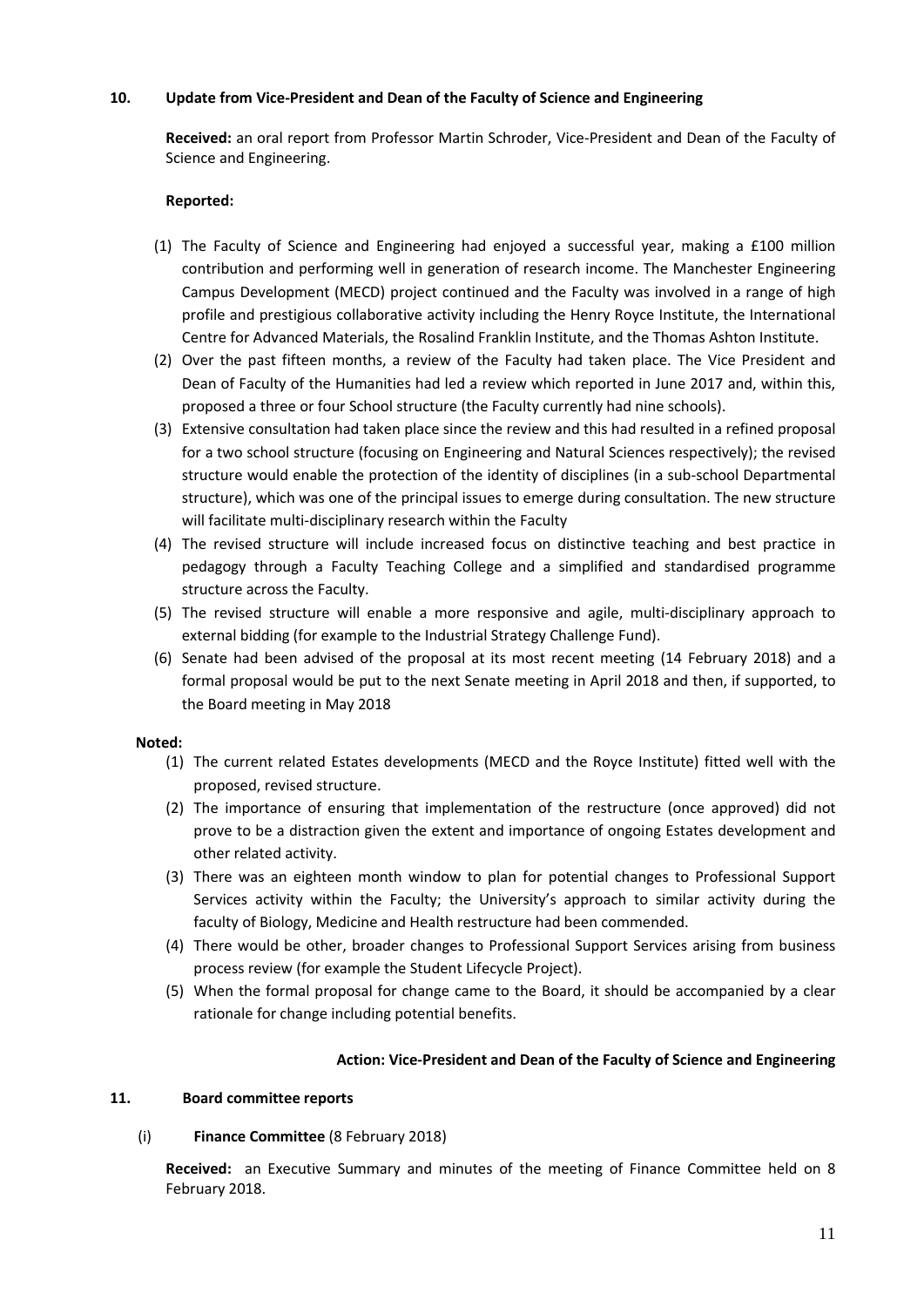# **Reported:**

- (1) The Committee had endorsed the approach to the North Campus Development Strategy.
- (2) An update on the capital programme had been received; no projects had been completed since the previous meeting and no projects required approval.
- (3) The Committee received a report on the liquidation of Carillion and the Fallowfield Residential Redevelopment. Given the extreme urgency of the situation, following the liquidation of Carillion, the Committee had endorsed and approved the appointment of an alternative contractor, subject to conditions as outlined in the report to the Committee.
- (4) The Committee had approved a shareholder agreement relating to international exploitation of graphene.
- (5) The Committee had noted the TRAC return, prior to its consideration by Audit Committee on 13 February 2018 (see item 4 above).
- (6) The Committee had noted the following:
- i) RCUK Funding Assurance Process Action Plan
- ii) Submission of 2016/17 HEFCE Annual Efficiency Return
- iii) Museum and Whitworth Gallery savings
- iv) Additional investment in University of Manchester Worldwide China Centre
- v) NW E-Health options for raising additional working capital.
- vi) Proposal to transfer the Manchester Academic Health Science Centre-Clinical Trials Unit (CTU) from the Christie NHS Foundation Trust to the University of Manchester .
- vii) Proposal to increase the frequency of the Time Allocation Survey
- viii) International Payroll Obligations Project progress
- ix) Endowment bids communication
- x) November forecast outturn for 2017-18 and the expectation of material movements in the outturn over succeeding months
- xi) December 2017 management accounts
- (7) The Committee had noted an update on pension schemes and had confirmed its support for the approach to both USS and UMSS.
- (8) The Committee had also noted the overall list of projects and approved the allocation to each of the merged endowment funds.

# (ii) **Audit Committee** (13 February 2018)

**Received:** an Executive Summary and minutes of the meeting of Audit Committee held on 13 February 2018.

- (1) The Committee had received the HEFCE annual assessment of institutional risk, noting that HEFCE's assessment was that the University is "not at higher risk".
- (2) The Committee had endorsed the TRAC return referred to in item 4 above, noting the following key issues:
	- i) The TRAC position of non-publicly funded teaching had improved mainly due to income increasing by a higher percentage than costs.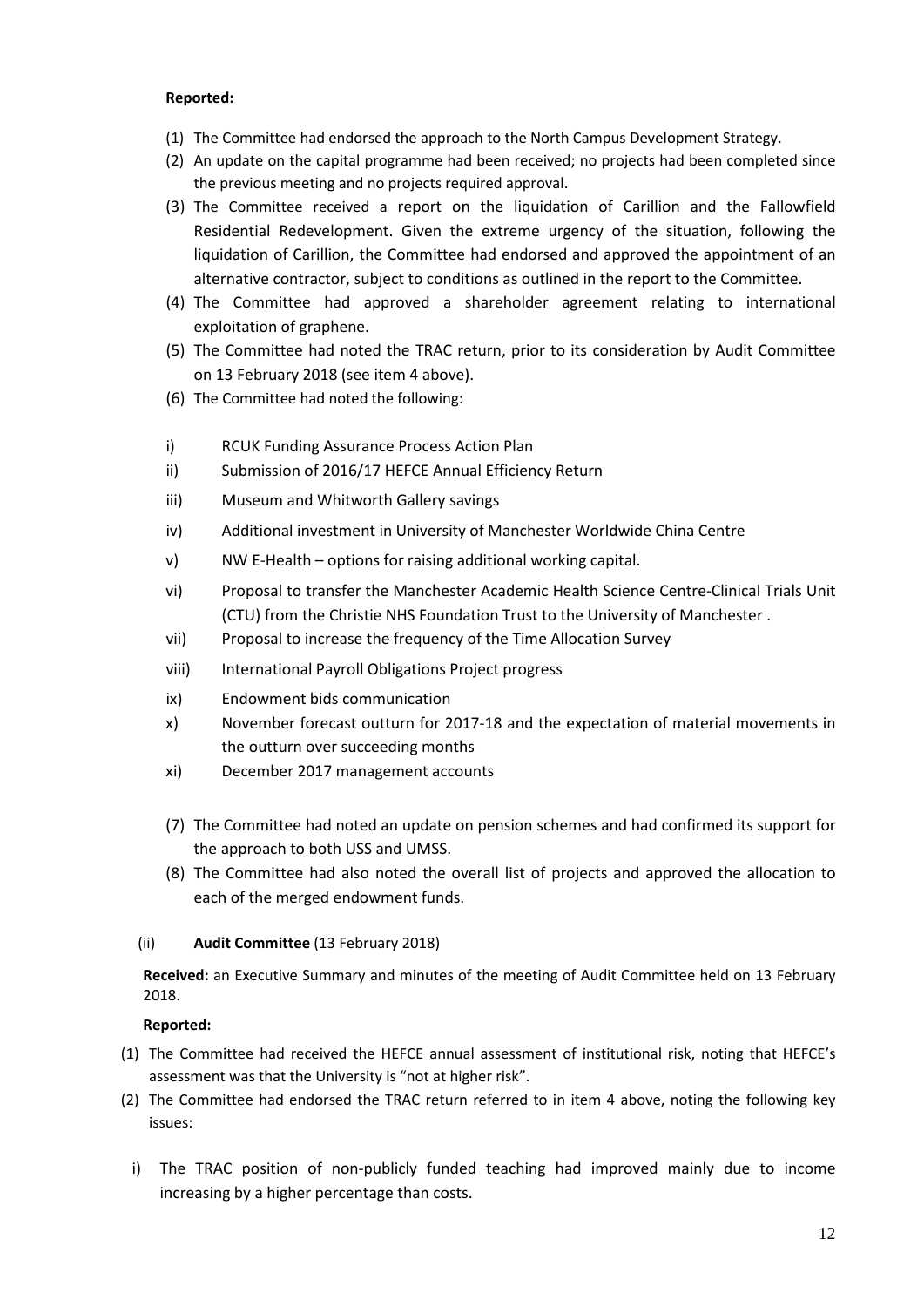- ii) Overall the research deficit continued to increase both in actual terms and as a percentage. It was anticipated that the revised Costing and Pricing Policy would improve the cost recovery position in future years.
- iii) Other activity showed a significant surplus in 2016-17 compared to a deficit in 2015-16, as a result of correction of the accounting error on pensions, inclusion of the UMSS actuarial adjustment as a result of a change in TRAC guidance and a higher market return on investments.
- iv) The TRAC data demonstrated that a ca 5-7% operating surplus was required in order to be sustainable in a TRAC context.
- v) there were sector wide concerns about the sustainability of research funding.
- (3) The Committee had approved the HEFCE Annual Efficiency Return, noting that that it had been submitted by the 31 January 2018 deadline (following review by the Chair of the Committee and Uniac assurance) and that HEFCE guidance permitted retrospective review and approval.
- (4) The Committee had received a report on a Public Interest Disclosure matter, noting that review by the external auditors EY had concluded that there were no prima facie grounds for concern and the matter would not be taken further.
- (5) An oral update on the outcomes of the UKVI audit indicated that no issues of substance had been raised. Uniac assistance in preparing for the UKVI audit was acknowledged and the report was awaited (the President and Vice-Chancellor's Report –item 5i above-provided an update on this position).
- (6) The Committee had received an update on IT Strategy and Risk. Key issues noted included:
	- i) The IT Strategy supported and enabled delivery of University goals.
	- ii) The IT Strategy was designed to be adaptable so that it supported the University's future strategic direction; it was designed to provide a flexible, future-proof platform which would enable innovation and with self-service and digital capability in mind.
	- iii) Whilst the Strategy would not in itself put the University "ahead of the pack", it would provide the framework for the development of innovative practice which had this potential.
	- iv) To get best value from the Strategy a cross-institutional approach was required, so that local suboptimal approaches were eliminated. The Committee recognised that amendments or enhancements to relevant policies might be required to minimise the potential for divergence from a standardised approach.
	- v) The overall cost and affordability of the IT Strategy was a key concern and the Change and IT Projects Sub-Committee would play a crucial role in determining priorities within the resources available.
	- vi) A more standardised approach would not necessarily reduce flexibility and the importance of a balance between the two concepts was recognised.
	- vii) The ability to see through the strategic change was crucial and in this context, succession planning was a key factor.
	- viii) Efforts had been made to ensure capable bidders to work in partnership with the University; the evaluation process included competitive dialogue to enable the University to work collaboratively with bidders to design relevant specifications.
- (7) Uniac had finalised and completed five substantive audits since the last meeting of the Committee. These covered: UUK Accommodation Code of Practice (ACOP) Private Halls, UUK ACOP- University Halls, Students' Union Code of Practice, Review of IT Service Desk and Ethical Research Compliance (Research). In addition four other pieces of work had been undertaken: Cancer Research UK Manchester Institute: HR Risk and Assurance, HEFCE Efficiency Return Verification Exercise, UKVI Compliance (approach and input to the Home Office visit), General Data Protection Regulation (GDPR) Preparedness Health Check.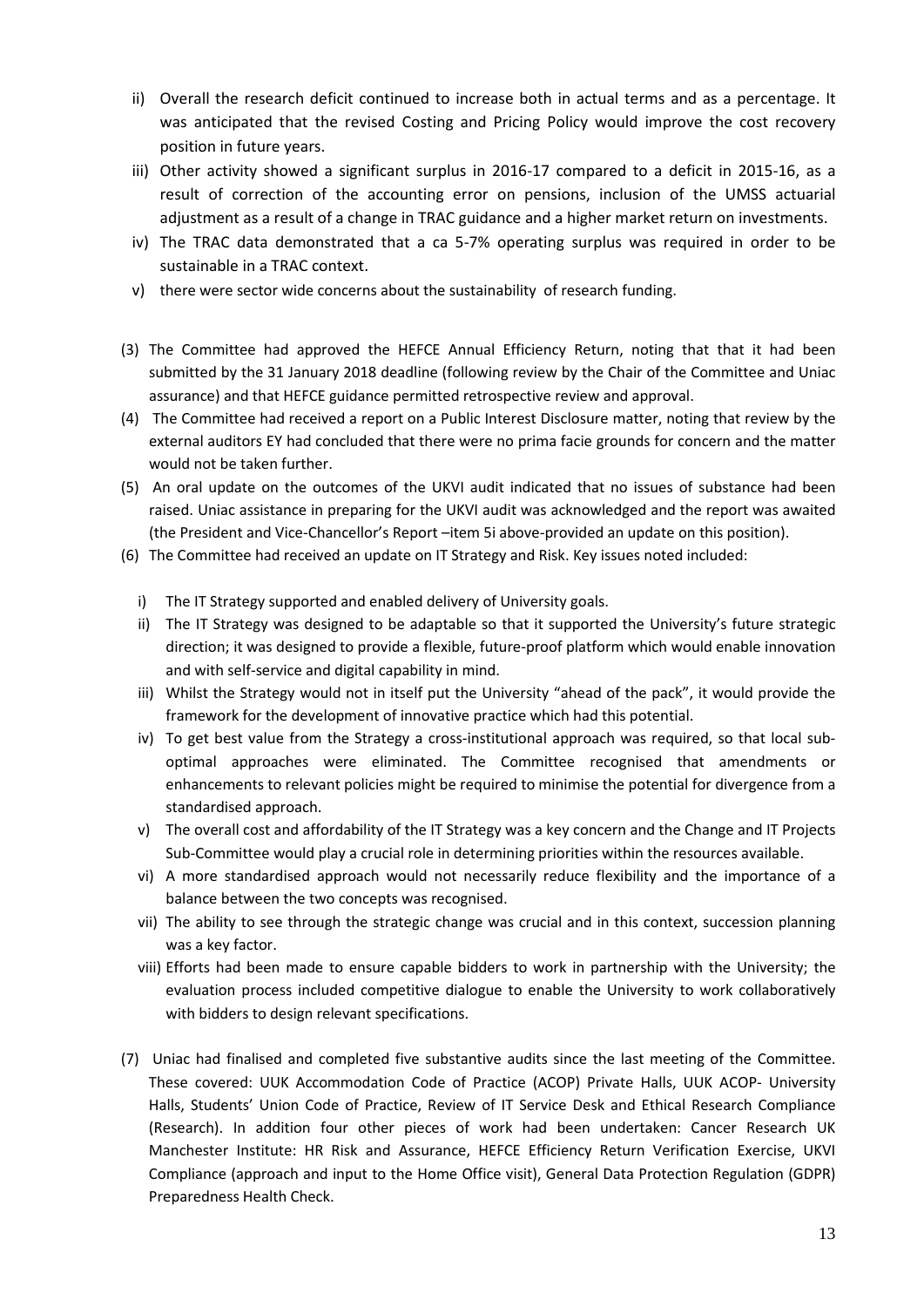- (8) The review of ACOP in relation to Private Halls had noted significant areas for improvement at Denmark Road, highlighting improvements required to improve the effectiveness of fire safety controls. A University response indicated that actions identified had been completed by 1 February 2018, with one exception where an alternative solution was being progressed. A further report setting out action taken to address the audit findings from the Denmark Road review would be provided at the next meeting of the Committee. The review of ACOP in relation to University Halls had resulted in findings of substantial assurance on all counts.
- (9) The assessment of General Data Protection (GDPR) preparedness indicated that the University was in a reasonable position to achieve compliance, notwithstanding the constraints of the existing student records system. The Committee noted the good progress towards achieving compliance but recognised the sector wide challenges in meeting the deadline. The importance of embedding cultural and behavioural change in relation to information assets was noted.
- (10)The Committee had considered a developing approach to the assessment of cumulative or composite risk. Further work on this would be carried out and could inform future Board consideration of risk. Latest risk maps and registers were discussed, and the Committee noted the mitigating measures to address points of concern.

## (iii) **Staffing Committee** (22 November 2017)

**Received:** the minutes of the meeting of Staffing Committee held on 22 November 2017, noting that a verbal report had been given to the previous Board meeting**.** 

### (iv) **Remuneration Committee** (22 November 2017)

**Received:** the minutes of the meeting of Remuneration Committee held on 22 November 2017, noting that a verbal report had been given to the previous Board meeting**.** 

### **12. Report from the Senate**

**Received:** a verbal report on business from the Senate meeting held on 14 February 2018.

- (1) Senate had supported a motion relating to the size of its membership on the Board (see 9 b) 6) above); the composition of a Task and Finish Group to oversee the review of Senate effectiveness had also been determined. Related motions from two School Boards had been received and referred to the Task and Finish Group for consideration once constituted.
- (2) Senate had also received reports on:
	- i) Government announcements of relevance to higher education, overarching priorities for 2018-9 and student numbers.
	- ii) The National Student Survey for 2018, noting that the University of Manchester Students' Union would again boycott the survey, and plans for a mock subject level Teaching Excellence and Student Outcomes Framework (TEF) assessment
	- iii) Preparations for the next Research Excellence Framework exercise in 2021, the Knowledge Excellence Framework, new UMRI institutes and strategic investment in "Digital Futures". Minor amendments to various research policies were agreed.
	- iv) Progress on the review of the Faculty of Science and Engineering (see 10 above)
	- v) Student appeals, student complaints and student discipline cases for 2016-17.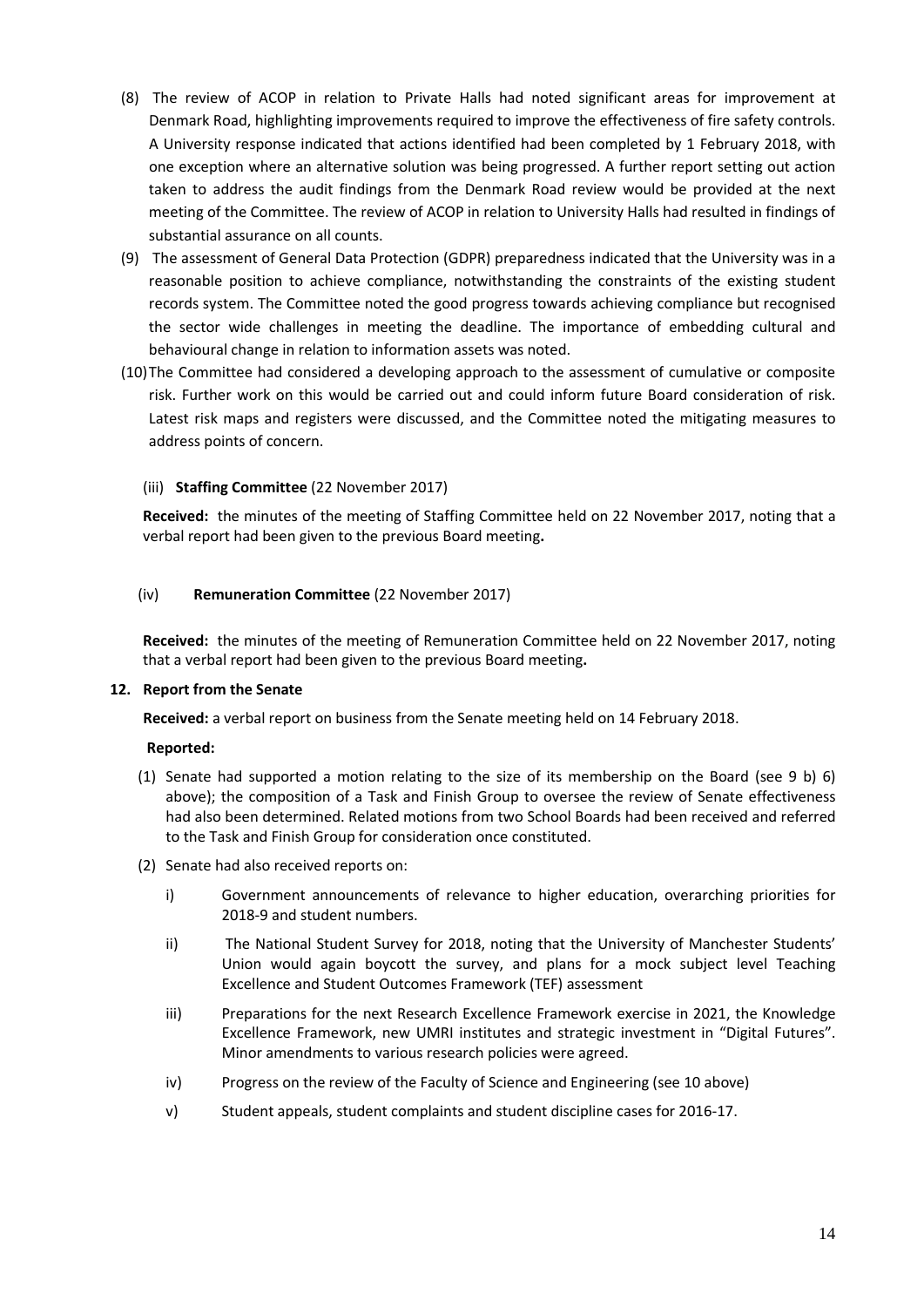## **13. University Union Relations Committee**

**Received:** A report of the meeting of the University-Union Relations Committee held on 18 January 2018.

# **Reported:**

- (1) The meeting had considered:
	- i) Progress of the building project to upgrade facilities at the Students' Union. This was proceeding on schedule and would open in summer 2018.
	- ii) An update on Prevent, including the "Channel" referral noted under item 5 above.
	- iii) The Uniac review of the Code of Practice on the Student's Union, since considered by the meeting of Audit Committee on 13 February 2018 (see 11 ii) 7) above).
	- iv) Revisions to UURC Terms of Reference.
	- v) A report from the Students' Union providing an overview of activity since the last meeting, which included;
		- a. A report by Officers on current priorities and activities being undertaken
		- b. The Union Statutory Annual Accounts.
		- c. Welcome Week.
		- d. International Society and plans for the Society and Students' Union to be one organization by the start of the 2018/19 academic year
		- e. Union Senate Policies.
		- f. Sabbatical Officer Elections, which would begin in mid-March.
		- g. An update on Stellify
		- h. An update on subject level TEF
		- i. The report from the Student Safety-Sexual Violence Task Force
		- j. A presentation on the Student Lifecycle Project

- (1) UMSU policy required support of the imminent industrial action by UCU members in the dispute over the future of USS pensions.
- (2) The University would be doing all it could to mitigate the impact of the strike on students, and a contingency planning group was meeting regularly.
- (3) Along with other institutions affected by the strike, the University had no plans to compensate students for programmed activity missed as a result of the strike. However, the University would be consulting with the Students' Union about the most effective use of funds generated as a result of pay withheld from staff on strike and agreed that it would not benefit financially from the strike action.
- (4) Confirmation that negotiations between UUK and UCU members of the Joint Negotiating Committee (JNC) had concluded once the independent Chair of the JNC had used his casting vote in support of proposals to change the USS benefit structure. There was now a process of consultation between all individual employers and their employees and the outcome of this would be fed back to the USS Trustees in May. If any proposition to revise proposals came forward, this would then need to be considered by the JNC at its meeting in June 2018.